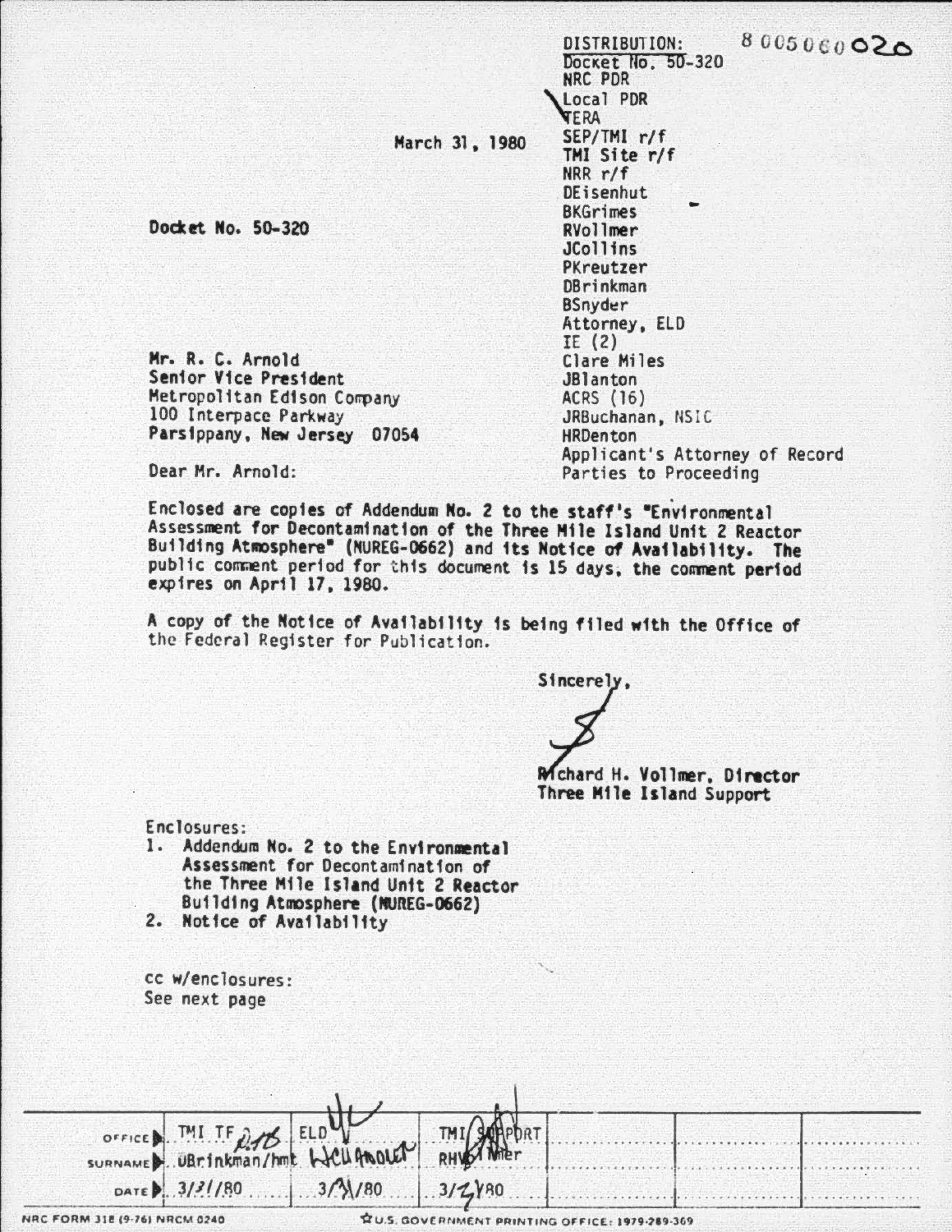$\begin{array}{r} 8005060 \text{ O} \end{array}$ <br>  $\begin{array}{r} 7590-01 \end{array}$ 

## 7590-01

' ..

## UNITED STATES NUCLEAR REGULATORY COMMISSION NOTICE OF AVAILABILITY OF ADDENDUM NO. 2 TO THE ENVIRONMENTAL ASSESSMENT FOR DECONTAMINATION OF THE THREE MILE ISLAHD UNIT 2 REACTOR BUILDING ATMOSPHERE

Pursuant to the National Environmental Policy Act and the U.S. Nuclear Regulatory Commission's regulations in 10 CFR Part 51, notice is hereby given that Addendum No. 2 to a draft NRC staff report entitled •Environmental Assessment for Decontamination of Three Mile Island Unit 2 Reactor Building Atmosphere" (NUREG-0662) prepared by the Commission's Office of Nuclear Reactor Regulatior related to the decontamination of the reactor building atmosphere at the Three Mile Island Nuclear Station Unit No. 2 is available for comment. A Notice of Availability of NUREG-0662 and Addendum No. 1 (NUREG-0662 ADD. 1) was published on March 27, 1980 (45 F.R. 20265). This Addendum considers a variation in the previously recommended method for decontaminating the reactor building atmosphere by purging to the environment. This variation in the purging alternative would involve more rapid purging and would be permitted only under meteorological conditions favorable to atmosphere dispersion. This Addendum recommends that the reactor building atmosphere be decontaminated by purging to the environment on a more rapid basis by use of the reactor building purge system in conjunction with the building's hyarogen control system. Based on its estimate of doses to the public from releases during the decontamination of the reactor building atmosphere by purging through the reactor building purging system in conjunction with the building's hydrogen control system, and its estimate of occupational dose, it was concluded that this action does not constitute a significant environmental impact and, accordingly, the staff does not propose to prepare a separate Environmental Impact Statement on this action.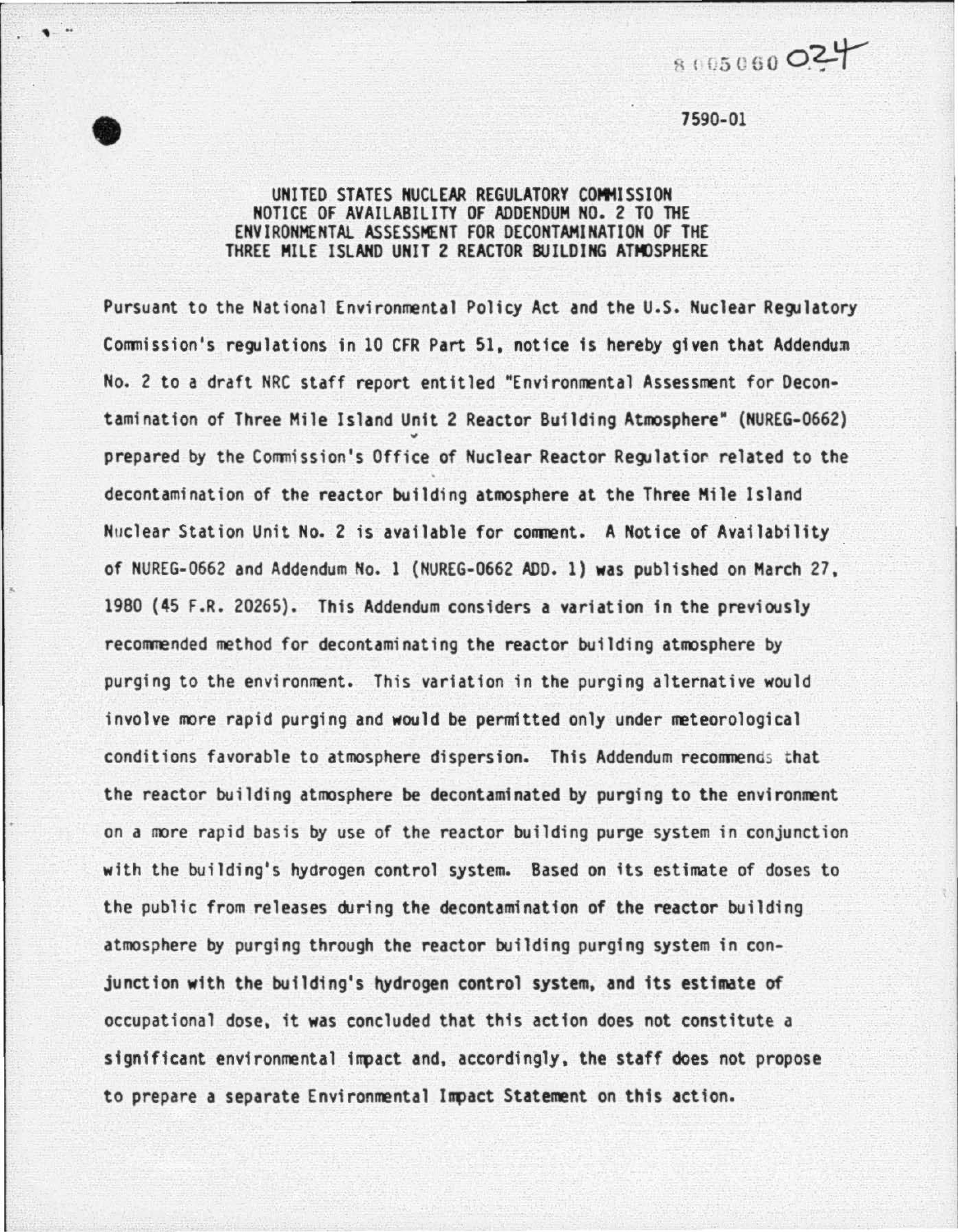7590.01

2

. a •

The Addendum is available for public inspection at the Commission's Public Document Room, 1717 H Street, N.W., Washington, D.C. 20555 and at the TMI-2 Local Public Document Room at the Government Publications Section, State Library of Pennsylvania, Education Building, Commonwealth and Walnut Streets. Harrisburg Pennsylvania 17126. Copies of the Addendum have been circuldted for comment to other federal agencies, to the Commonwealth of Pennsylvania and to local and municipal governments in the Three Mile Island area. Comments are due by April 17, 1980.

Fequests for single copies of the Addendum should be addressed in writing to Director, Division of Technical Information and Document Control, U.S. Nuclear Regulatory Commission, Wash ington, D.C. 20555. Comments on the Addendum should be addressed to the attent ion Richard H. Vollmer, Director, Three Mile Island Support, NRR, u.s. Nuclear Regulatory Conmission, Washington, D.C. 20555. After analysis of the comments, the staff will update the Environmental Assessment and brief the Commission. The Commission will then determine the appropriate action to be taken.

Dated at Bethesda, Maryland, this 31st day of March 1980.

FOR THE NUCLEAR REGULATORY COMMISSION

 $\mathcal{L}$ 

Richard H. Vollmer, Director Three Mile Island Support